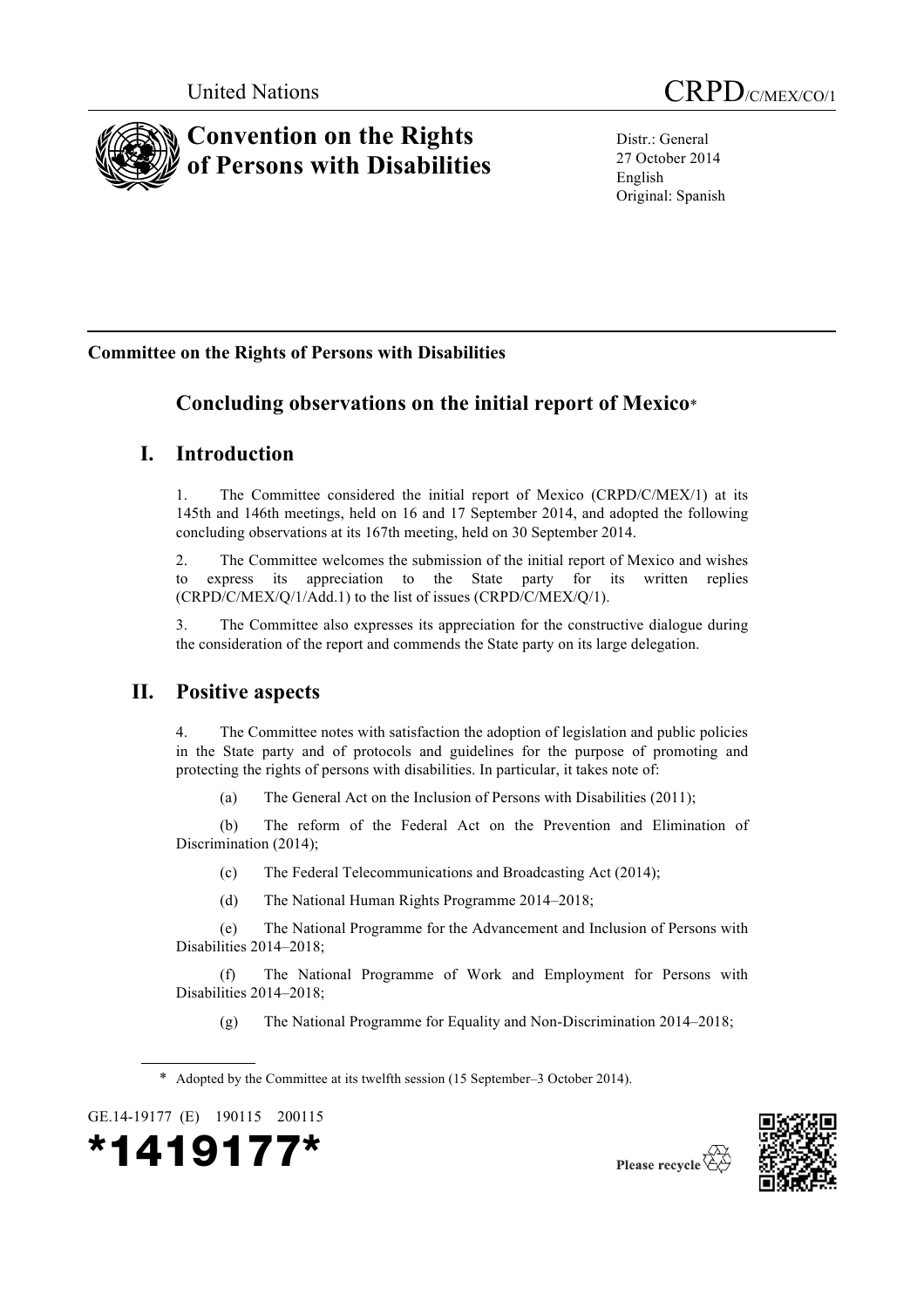(h) The Comprehensive Programme to Prevent, Address, Punish and Eliminate Violence against Women 2014–2018;

(i) The Programme for the Protection, Rehabilitation and Social Inclusion of Persons with Disabilities;

(j) The Special Migration Programme 2014–2018; and

(k) The Protocol for the Administration of Justice in cases involving persons with disabilities.

## **III. Principal areas of concern and recommendations**

## **A. General principles and obligations (arts. 1–4)**

5. The Committee is concerned that the civil legislation of some federal entities still contains pejorative language in reference to persons with disabilities.

6. **The Committee recommends that the State party redouble its efforts to harmonize its laws with the Convention, so that all the federal states eliminate pejorative terminology relating to the rights of persons with disabilities.**

7. The Committee is concerned that disabled persons' organizations have only limited involvement in the implementation and monitoring of the Convention.

8. **The Committee recommends that the State party establish regular mechanisms for convening consultations with disabled persons' organizations, thereby ensuring that their opinions are properly taken into consideration.**

## **B. Specific rights (arts. 5–30)**

## **Equality and non-discrimination (art. 5)**

9. The Committee is concerned at discrimination against persons with disabilities, which is compounded by other factors of social exclusion, such as age, gender, ethnicity and rural isolation. It is also concerned that, in some states, action is still pending on the adoption of laws prohibiting discrimination on grounds of disability and recognizing the denial of reasonable accommodation as a form of discrimination based on disability.

10. **The Committee recommends that the State party establish specific budget lines to meet its targets in respect of equality, as well as specific actions to combat cases of intersectional discrimination based on disability, age, gender, indigenous background and rural isolation, among other factors of exclusion. The Committee also encourages the State party to step up its efforts, by developing strategies for dissemination, awareness-raising and dialogue with local authorities, to ensure that all the states issue laws prohibiting discrimination based on disability and recognize the denial of reasonable accommodation as a form of discrimination.**

11. The Committee is concerned at the low number of complaints and rulings regarding cases of discrimination on grounds of disability, the lack of regulations under the Federal Act on the Prevention and Elimination of Discrimination and the dearth of information on its dissemination in accessible formats, including in different indigenous languages.

12. **The Committee recommends that the State party allocate resources to have the Federal Act on the Prevention and Elimination of Discrimination translated into all indigenous languages in accessible formats (including Braille, sign language, easy-read**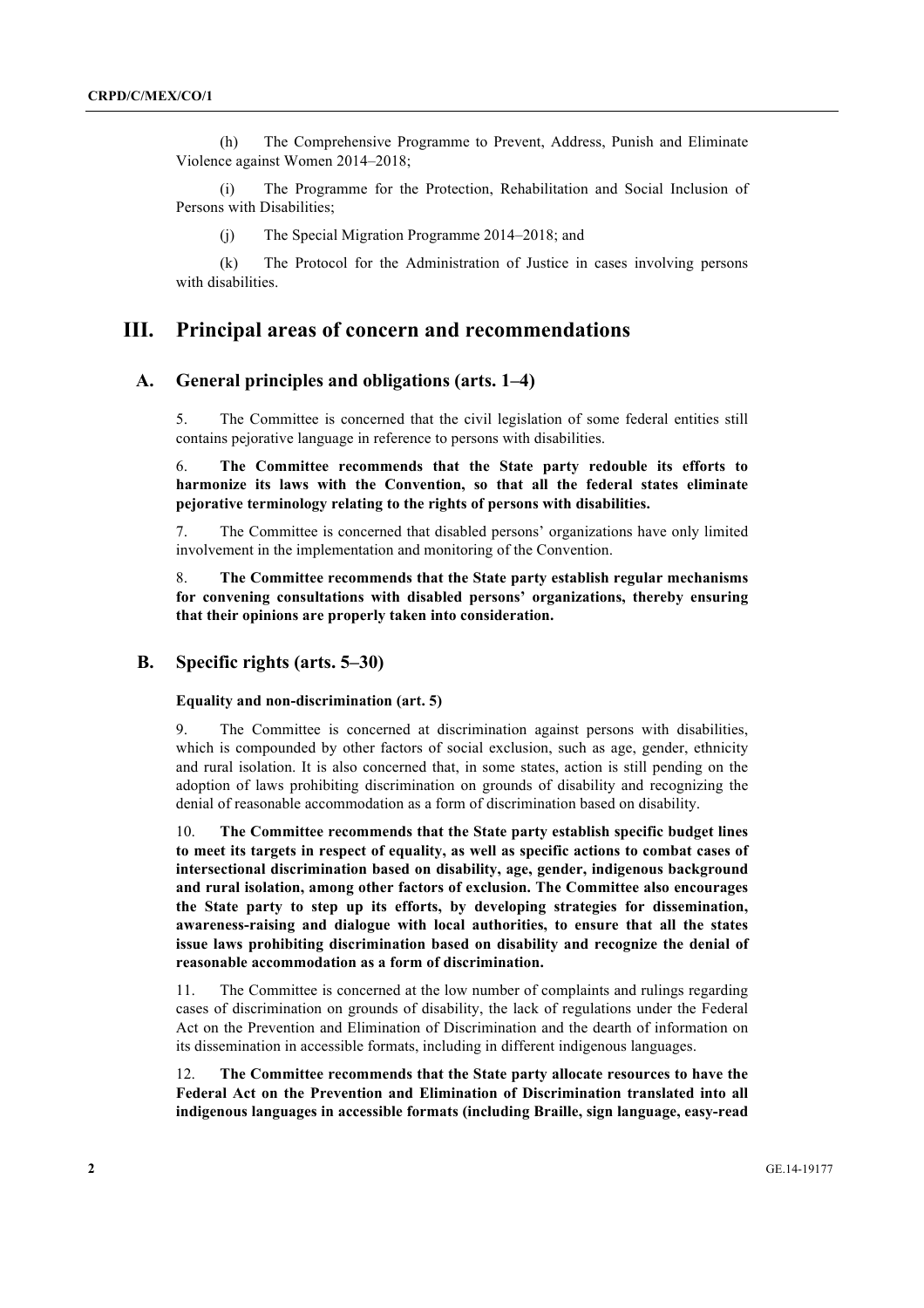**and electronic formats). The Committee encourages the State party to conduct campaigns to fight discrimination against persons with disabilities, targeting the legal profession, including officials of the judiciary and lawyers.**

#### **Women with disabilities (art. 6)**

13. The Committee is concerned at the lack of specific assistance measures implemented by the State party to prevent and combat intersectional discrimination against women and girls with disabilities and the lack of information in this regard.

## 14. **The Committee recommends that the State party:**

**(a) Put into effect the legislation and all of the programmes and actions targeting women and girls with disabilities, including corrective measures and affirmative action, to eradicate discrimination in all aspects of life, in both urban and rural areas, and to ensure their effective participation in the design and implementation of these measures;**

**(b) Systematically compile data and statistics on the situation of women and girls with disabilities, together with indicators for the evaluation of intersectional discrimination.**

## **Children with disabilities (art. 7)**

15. The Committee is concerned at the high rate of child abandonment and the institutionalization of children with disabilities, at the prevalence of the welfare approach to their care and at the limited scope of specific measures taken for them in rural areas and indigenous communities. The Committee is also concerned that children with disabilities are not systematically involved in decisions that affect their lives and that they do not have the opportunity to express their views regarding matters of direct interest to them.

## 16. **The Committee recommends that the State party:**

**(a) Ensure that children with disabilities, especially those in rural areas and indigenous communities, are taken into account in laws, policies and measures regarding children, on an equal basis with their peers and based on the principle of inclusion in the community;**

**(b) Put in place safeguards to protect the right of children with disabilities to be consulted in all matters of concern to them and to ensure that they receive assistance appropriate to their disability and age.**

#### **Awareness-raising (art. 8)**

17. The Committee is concerned that a substantial part of the resources for rehabilitating persons with disabilities are administered by a private entity such as Teletón. It also observes that the relevant campaign promotes the stereotype that persons with disabilities are the object of charity.

18. **The Committee urges the State party to establish a clear distinction between the private nature of Teletón campaigns and the State's obligation to rehabilitate persons with disabilities. It also recommends that the State party develop campaigns to raise awareness of persons with disabilities as rights holders.**

## **Accessibility (art. 9)**

19. The Committee notes with concern that the State party's current legal framework on accessibility for persons with disabilities does not address all the aspects covered by article 9 of the Convention. The Committee is also concerned that the State party has no specific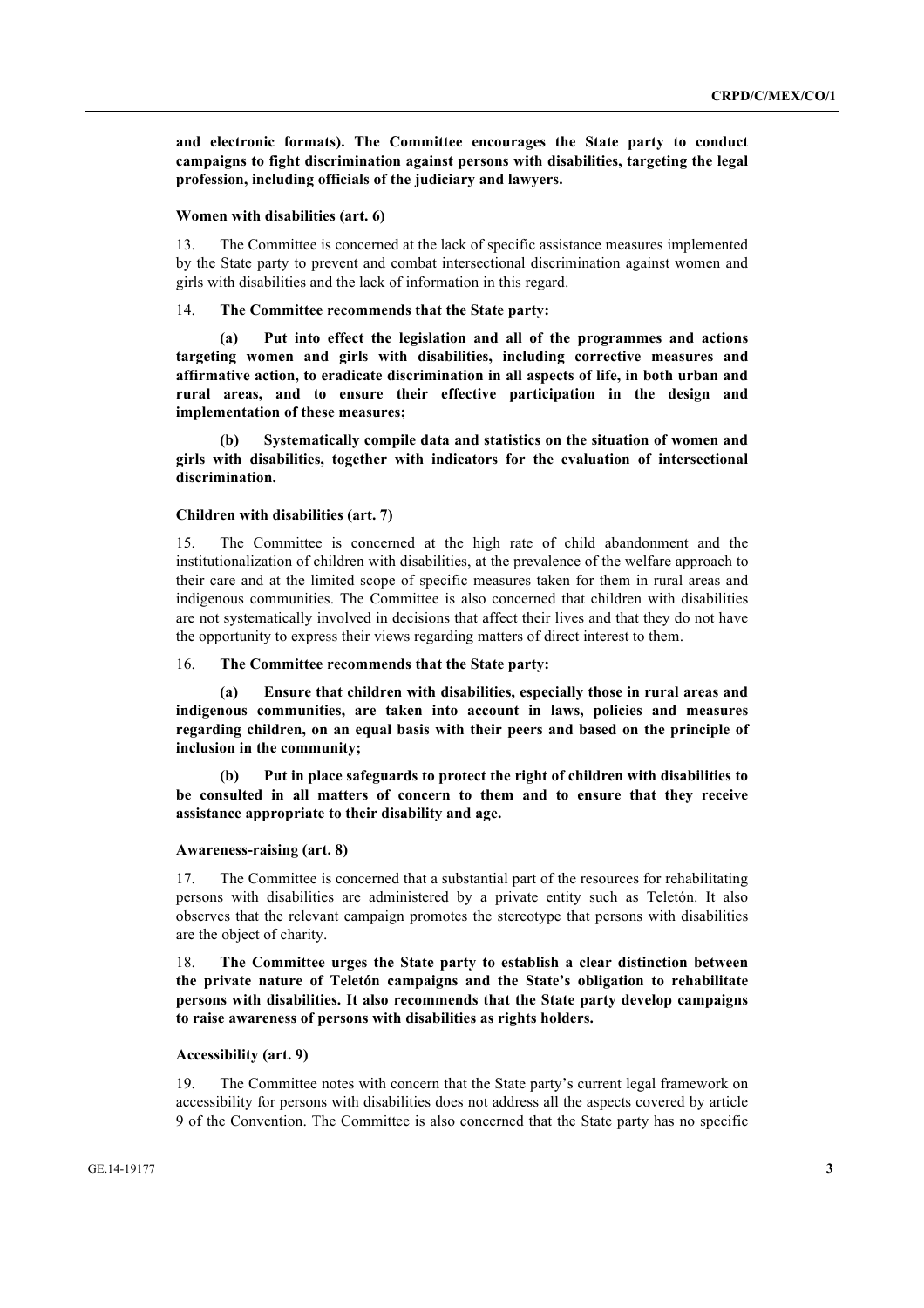mechanisms for evaluating compliance with accessibility legislation in all the areas covered by the Convention.

20. **The Committee recommends that the State party:**

**(a) Accelerate the regulation process in connection with the laws on accessibility, in keeping with the Committee's general comment No. 2 on accessibility (2014);**

**(b) Establish monitoring and complaints mechanisms and define effective penalties for non-compliance with accessibility laws;**

**(c) Take measures to ensure that accessibility plans encompass existing buildings, in addition to new constructions;**

**(d) Design and implement a national accessibility plan applicable to the physical environment, transport, information and communications, including information and communications systems and technologies, and other services and facilities open or provided to the public; and**

**(e) Ensure that private entities duly consider all aspects of accessibility for persons with disabilities and those that are subject to penalties for non-compliance.**

### **Situations of risk and humanitarian emergencies (art. 11)**

21. The Committee notes with concern the lack of specific prevention, protection and assistance plans for persons with disabilities in situations of risk and humanitarian emergencies.

22. **The Committee recommends that the State party:**

**(a) Adopt a national plan of assistance in situations of risk and humanitarian emergencies that includes persons with disabilities on a cross-cutting basis and the institutions that care for them;**

**(b) Design and disseminate, in accessible formats in all of the State party's official languages, including those used by the indigenous communities, information on early warning mechanisms in case of risk and humanitarian emergency, protection systems, institutional and community crisis response networks, and identify adequate places of refuge and shelters accessible to persons with disabilities in urban and rural areas; and** 

**(c) Train all civil defence staff in addressing issues of security and protection for persons with disabilities in situations of risk — such as armed violence, humanitarian emergencies and natural disasters — including a gender and age perspective.**

## **Equal recognition before the law (art. 12)**

23. The Committee is concerned at the lack of measures to repeal the declaration of legal incompetence and the limitations on the legal capacity of a person on the grounds of disability. It is also concerned at the lack of social awareness in this respect and the reluctance of some justice officials to put into effect the recommendations made by the Committee in its general comment No. 1 on equal recognition before the law (2014).

24. **The Committee urges the State party to suspend any legislative reform that would perpetuate a system of substitute decision-making and to take steps to adopt laws and policies that replace the substitute decision-making system with a supported decision-making model that upholds the autonomy and wishes of the persons concerned, regardless of the degree of disability. At the same time, it urges the State**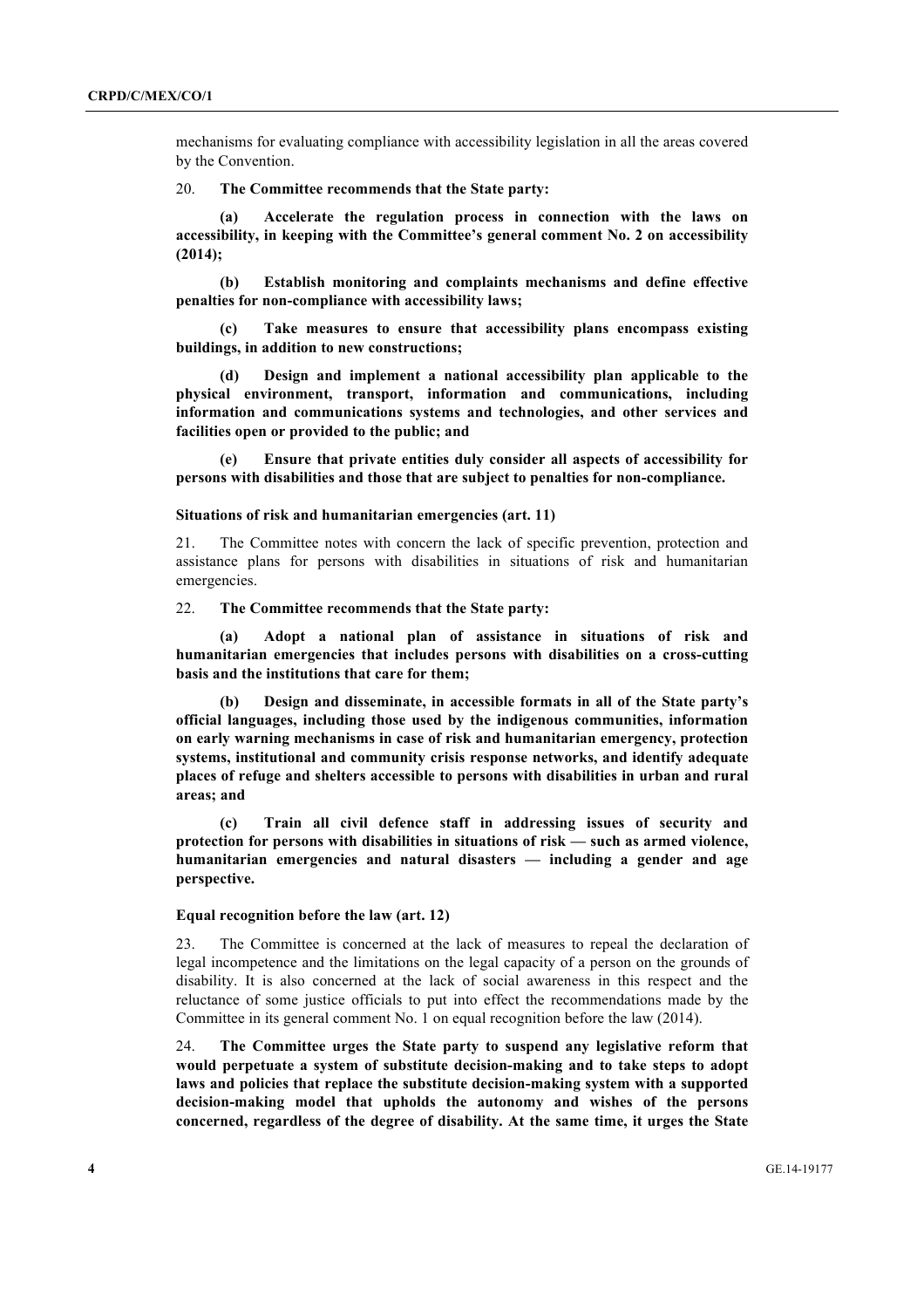**party to review all federal and state legislation in order to eliminate any restriction of rights stemming from a declaration of legal incompetence or on the grounds of a person's disability. It recommends that the State party take steps to train the authorities and society regarding the right to legal capacity of persons with disabilities, on the basis of the recommendations made by the Committee in its general comment No. 1 (2014).**

## **Access to justice (art. 13)**

25. The Committee is concerned at the limited access to justice of persons with disabilities from indigenous communities, of women and girls with disabilities who are the victims of violence and abuse, of persons with disabilities living in institutions and of children with disabilities.

## 26. **The Committee recommends that the State party:**

**(a) Adopt priority corrective measures to ensure that the groups of persons with disabilities who are particularly discriminated against also have access to justice;**

**(b) Provide legal aid to persons with disabilities who live in poverty or in institutions;**

**(c) Ensure that all children with disabilities have access to justice and may express their opinion in the course of the determination of the best interests of the child, through procedural accommodations appropriate to their age and specific disability-related needs.**

## **Liberty and security of the person (art. 14)**

27. The Committee notes with concern that persons with intellectual or psychosocial disabilities have frequently been the subject of declarations of non-liability in the context of criminal proceedings, in the absence of procedural safeguards. It is also concerned that the reform of the Code of Criminal Procedure maintains non-liability by reason of disability as a concept in the legal system.

## 28. **The Committee recommends that the State party:**

**(a) Adopt the necessary measures to guarantee due process for persons with disabilities in the context of criminal proceedings, whether as indicted persons, victims or witnesses, and define specific criteria for making reasonable accommodations during such proceedings;**

**(b) Promote training mechanisms for justice and prison officials in accordance with the Convention's legal paradigm.**

29. The Committee is concerned that Mexican legislation authorizes deprivation of liberty in the case of persons with intellectual and psychological disabilities, on the ground of their disability; in particular, that provision is made for their confinement in psychiatric institutions in the context of medical or psychiatric treatment.

## 30. **The Committee urges the State party to:**

**(a) Eliminate security measures that mandate medical and psychiatric inpatient treatment and promote alternatives that comply with articles 14 and 19 of the Convention;** 

**(b) Repeal legislation permitting detention on grounds of disability and ensure that all mental health services are provided based on the free and informed consent of the person concerned.**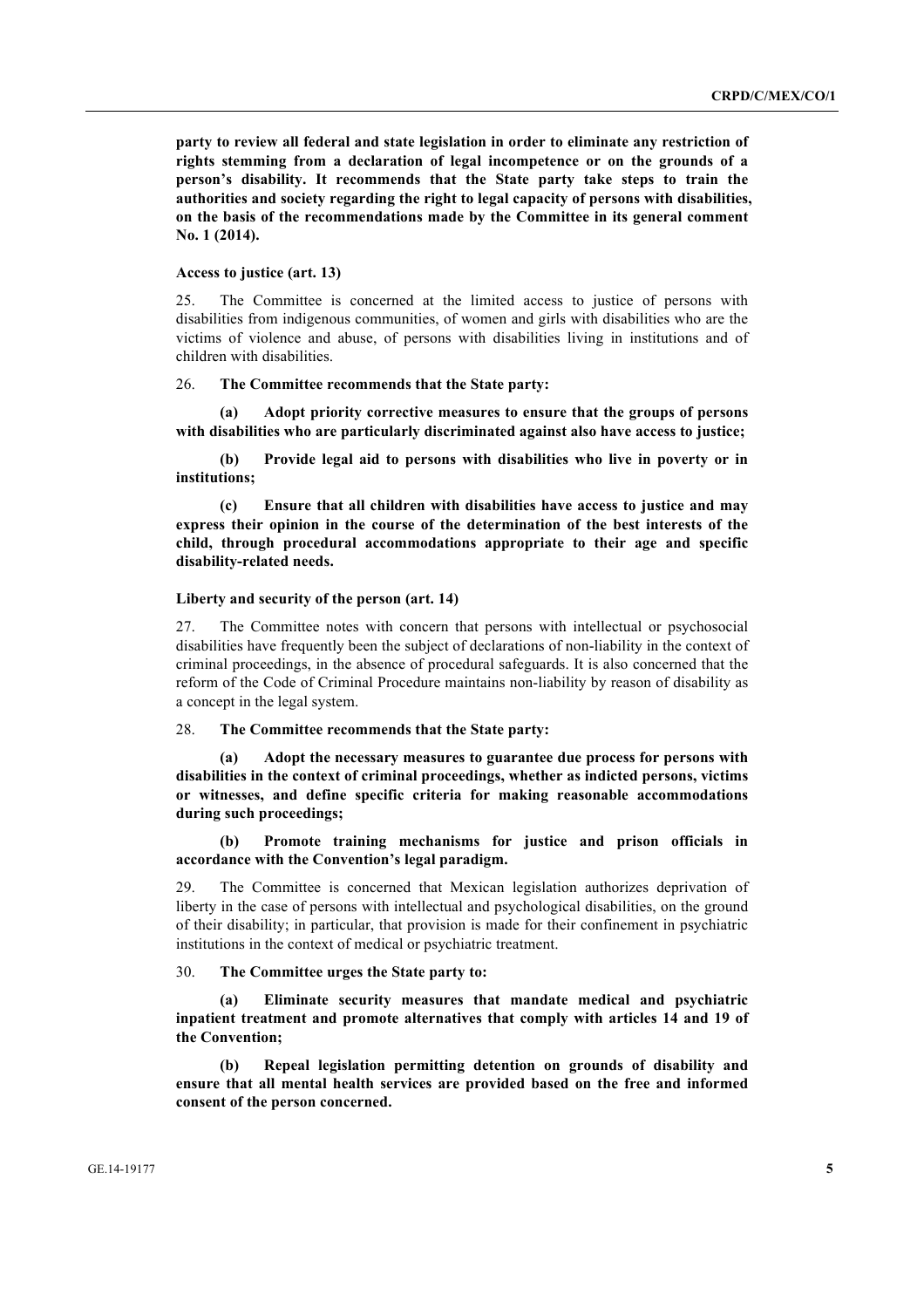## **Freedom from torture or cruel, inhuman or degrading treatment or punishment (art. 15)**

31. The Committee finds alarming the fact that human rights violations, such as physical restraint and placement in isolation, are committed against persons with disabilities interned in psychiatric hospitals and may even amount to acts of torture or cruel, inhuman or degrading treatment. It is also concerned that the mechanisms designated for the prevention of such situations do not offer effective remedies.

32. **The Committee urges the State party to initiate administrative and criminal investigation processes, with a view to punishing the perpetrators of practises that violate the rights of persons with disabilities living in institutions. The Committee recommends that the State party abolish the use of physical restraint and isolation in institutions for persons with disabilities. It also requests the Government to strengthen the national torture prevention mechanism by providing it with sufficient funds, trained staff and guaranteed independence in the exercise of its functions.**

#### **Freedom from exploitation, violence and abuse (art. 16)**

33. The Committee notes that women and girls with disabilities, especially those from indigenous communities, are often the victims of violence and abuse and do not have access to effective protection or reparation measures.

34. **The Committee urges the State party to implement existing legislative and policy measures to prevent violence against women and girls with disabilities and to provide protection and reparation to those who fall victim to it. The Committee requests the State party to periodically compile data and statistics on the situation of women and girls with disabilities in respect of violence, exploitation and abuse, including femicide.**

35. The Committee is concerned at the lack of protection against violence and abuse for children with disabilities. It is further concerned by the absence of protocols for the registration of shelters and other residential centres for children with disabilities and the oversight of conditions there.

## 36. **The Committee urges the State party to:**

**(a) Take steps to prevent and eliminate all forms of domestic or institutional violence against children with disabilities;**

**(b) Duly investigate cases of violence and abuse against children with disabilities in order to avoid the impunity of perpetrators;**

**(c) Set up an independent oversight mechanism, in line with article 16, paragraph 3, of the Convention, to register and oversee conditions in shelters and other residential centres for children with disabilities.**

## **Protecting the integrity of the person (art. 17)**

37. The Committee is concerned that persons with disabilities are being sterilized without their free and informed consent in institutions such as Casa Hogar Esperanza, where, according to reports received by the Committee, forced or coerced sterilization is recommended to, authorized or performed on girls, adolescents and women with disabilities.

38. **The Committee urges the State party to launch administrative and criminal investigations into the judicial and health authorities and institutions that recommend, authorize or perform forced sterilizations on girls, adolescents and women with disabilities and to guarantee access to justice and reparation for victims.**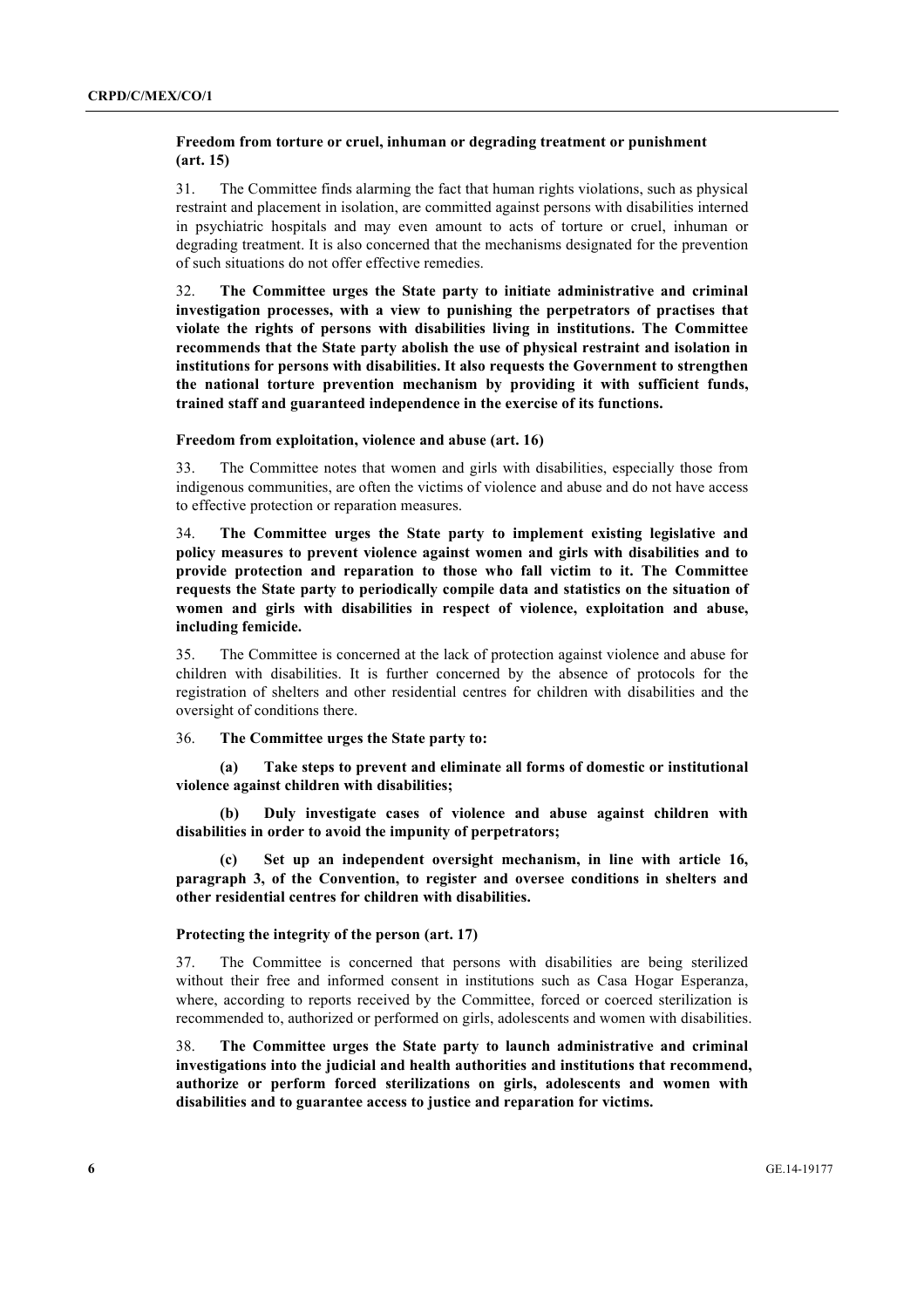#### **Liberty of movement and nationality (art. 18)**

39. The Committee is concerned that migrants with intellectual or psychosocial disabilities are detained in migrant holding centres, that the authorities set stricter requirements for entry into the country for persons with disabilities and that persons injured as a result of falling from the train known as "La Bestia" ("The Beast") receive inadequate care.

40. **The Committee urges the State party to:**

**(a) Designate appropriate and accessible areas and appoint trained staff to assist persons with disabilities in migrant holding centres;**

**(b) Review and harmonize the operational guidelines under the Migration Act to ensure that persons with disabilities are treated equally in the issuance of visas and entry permits;**

**(c) Review and harmonize care protocols for migrants who are injured while in transit in Mexico, so that they are provided with not only emergency medical care but also sufficient recovery time and basic rehabilitation.**

41. The Committee notes that the steps taken to promote the registration of children with the civil registry have not led to the universal registration of children with disabilities.

42. **The Committee urges the State party to ensure that all children with disabilities are immediately registered at birth and are provided with an identity document.**

#### **Living independently and being included in the community (art. 19)**

43. The Committee is concerned at the lack of a State strategy for the inclusion of persons with disabilities in society and their ability to live independently. The Committee is further concerned by the absence of a specific and effective strategy for the deinstitutionalization of persons with disabilities.

44. **The Committee recommends that the State party:** 

**(a) Adopt legislative, financial and other measures to ensure that persons with disabilities may live autonomously in the community. These measures should include personal assistance services, be culturally appropriate, enable beneficiaries to choose their lifestyle and place of residence and express their preferences and needs, and contain a gender and age perspective;**

**(b) Urgently define a strategy for the deinstitutionalization of persons with disabilities, including specific time frames and assessment measures.**

#### **Respect for home and the family (art. 23)**

45. The Committee notes that the Civil Code restricts the right of some persons with disabilities to marry and their right to custody and guardianship of their children. It further notes that children with disabilities living in poverty are at greater risk of abandonment and placement in institutions.

46. **The Committee urges the State party to:**

**(a) Review and harmonize the Civil Code to ensure that all persons with disabilities have the right to marry and to have custody or guardianship of their children;**

**(b) Set up programmes to provide sufficient support to mothers with psychosocial disabilities so that they may discharge their responsibilities towards their children;**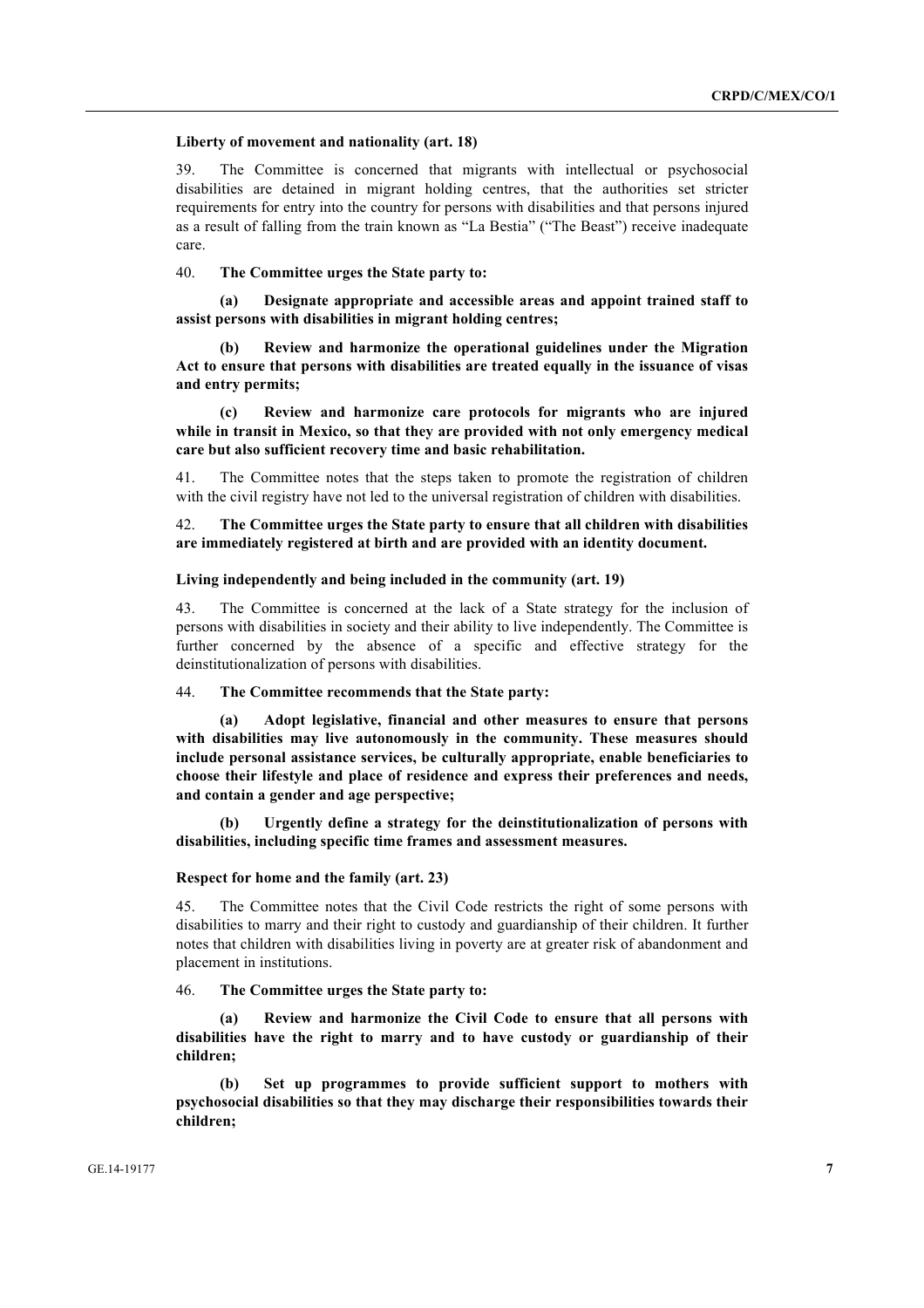**(c) Establish family support mechanisms in keeping with the recommendation made by the Committee on the Rights of the Child following the consideration of the third periodic report (CRC/C/MEX/CO/3, para. 55); and**

**(d) Opt for the placement of all abandoned children with disabilities in foster care instead of in institutions and ensure that foster families receive the requisite support for their care.**

#### **Education (art. 24)**

47. The Committee is particularly concerned at:

- (a) The persistence of the special education model;
- (b) The fact that not all children with disabilities receive an education; and

(c) The lack of accessible schools and didactic materials, including textbooks in Braille and sign-language interpreters.

48. **The Committee calls on the State party to:**

**(a) Establish, in law and policy, an inclusive education system at all levels primary, secondary and post-secondary — along with provisions for reasonable accommodations, adequate funding and training for regular teachers;**

**(b) Adopt measures to ensure that all children with disabilities receive an education, especially those with intellectual and psychosocial disabilities, blind-deaf children and those from indigenous communities; and**

**(c) Urgently implement measures for the accessibility of schools and didactic materials, including Braille and sign language, and ensure their use from the start of education.**

## **Health (art. 25)**

49. The Committee is concerned at the lack of community mental health services. It is further concerned by restrictions on the right of women with disabilities to safely access sexual and reproductive health services and by the pressure to undergo an abortion when they become pregnant.

50. **The Committee recommends that the State party:**

**(a) Ensure that informed consent is obtained for any medical treatment of persons with disabilities, including the possibility of advance directives; that appropriate community health services are available to persons with disabilities, based on the right to free and informed consent; and that any medication required for a disability are included in the support system and are available at no or low cost;**

**(b) Ensure that women with disabilities may enjoy their right to accessible and safe sexual and reproductive health services, in both urban and rural areas, and prevent pregnant women with disabilities from being pressured to undergo abortions, investigate any such cases and punish the doctors involved.**

#### **Work and employment (art. 27)**

51. The Committee is concerned at:

(a) The low employment rate among persons with disabilities, especially intellectual and psychosocial disabilities, and the limited coverage of strategies and programmes to promote their employment;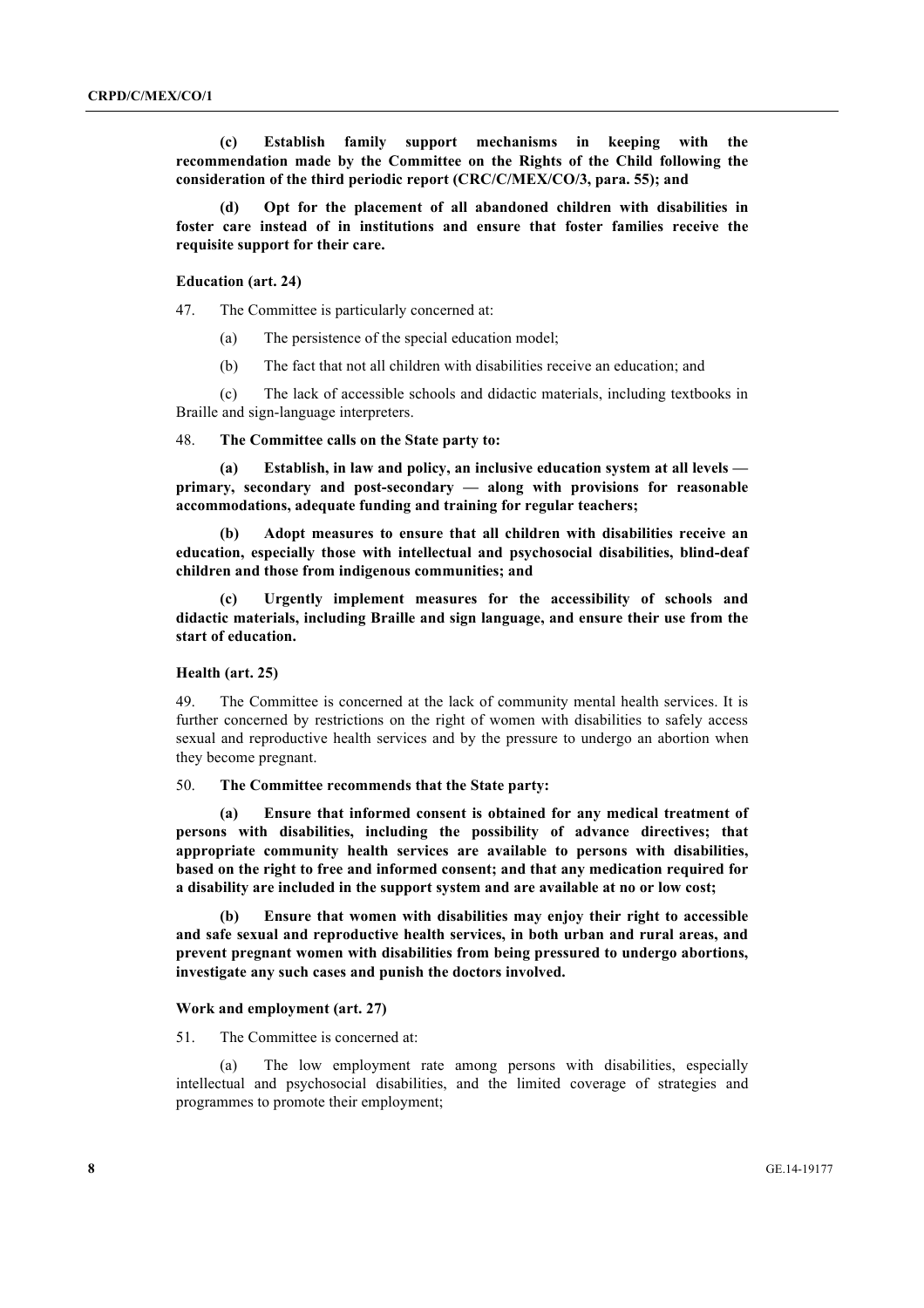(b) The lack of information on the working conditions of persons with disabilities;

(c) The particular discrimination women and indigenous persons with disabilities face in accessing the labour market;

(d) The lack of mechanisms to achieve the 3 per cent quota of persons with disabilities in the public sector; and

(e) The lack of regulations on the provision of reasonable accommodations for persons with disabilities in the workplace, both public and private.

52. **The Committee recommends that the State party:**

**(a) Boost access-to-employment programmes for persons with disabilities, especially intellectual and psychosocial disabilities, by allocating resources and through measures to encourage their recruitment by private sector companies;**

**(b) Set up mechanisms to protect persons with disabilities from all forms of forced labour, exploitation and harassment in the workplace;**

**(c) Take corrective measures to ensure the recruitment of women and indigenous persons with disabilities;**

**(d) Set up a mechanism to monitor the achievement of the public sector quota of persons with disabilities and roll out similar affirmative action measures in the private sector; and**

**(e) Regulate the criteria for the provision of reasonable accommodations for workers with disabilities and allocate the necessary budget for such accommodations in the public and private sectors.**

## **Adequate standard of living and social protection (art. 28)**

53. The Committee is deeply concerned at the exclusion, poverty, lack of access to drinking water, sanitation and decent housing, and the overall conditions of poverty experienced by indigenous persons with disabilities and at the lack of information in this regard. It is further concerned that the National Commission for the Development of Indigenous Peoples does not have a work programme for persons with disabilities and that its own premises and services are not accessible.

## 54. **The Committee urges the State party to:**

**(a) Step up efforts to include indigenous persons with disabilities in post-2015 development policies, with a community and rural focus, and ensure that their needs, perspectives and views are taken into account in these policies;**

**(b) Set up a system to periodically monitor initiatives for indigenous peoples under the National Programme for the Development and Inclusion of Persons with Disabilities; and**

**(c) Take special measures to eliminate the particular disadvantages faced by indigenous women, children and older persons with disabilities who have been abandoned or live in extreme poverty.**

#### **Participation in political and public life (art. 29)**

55. The Committee is concerned that persons with intellectual and psychosocial disabilities are denied the right to vote and that voting procedures, facilities and materials are not accessible.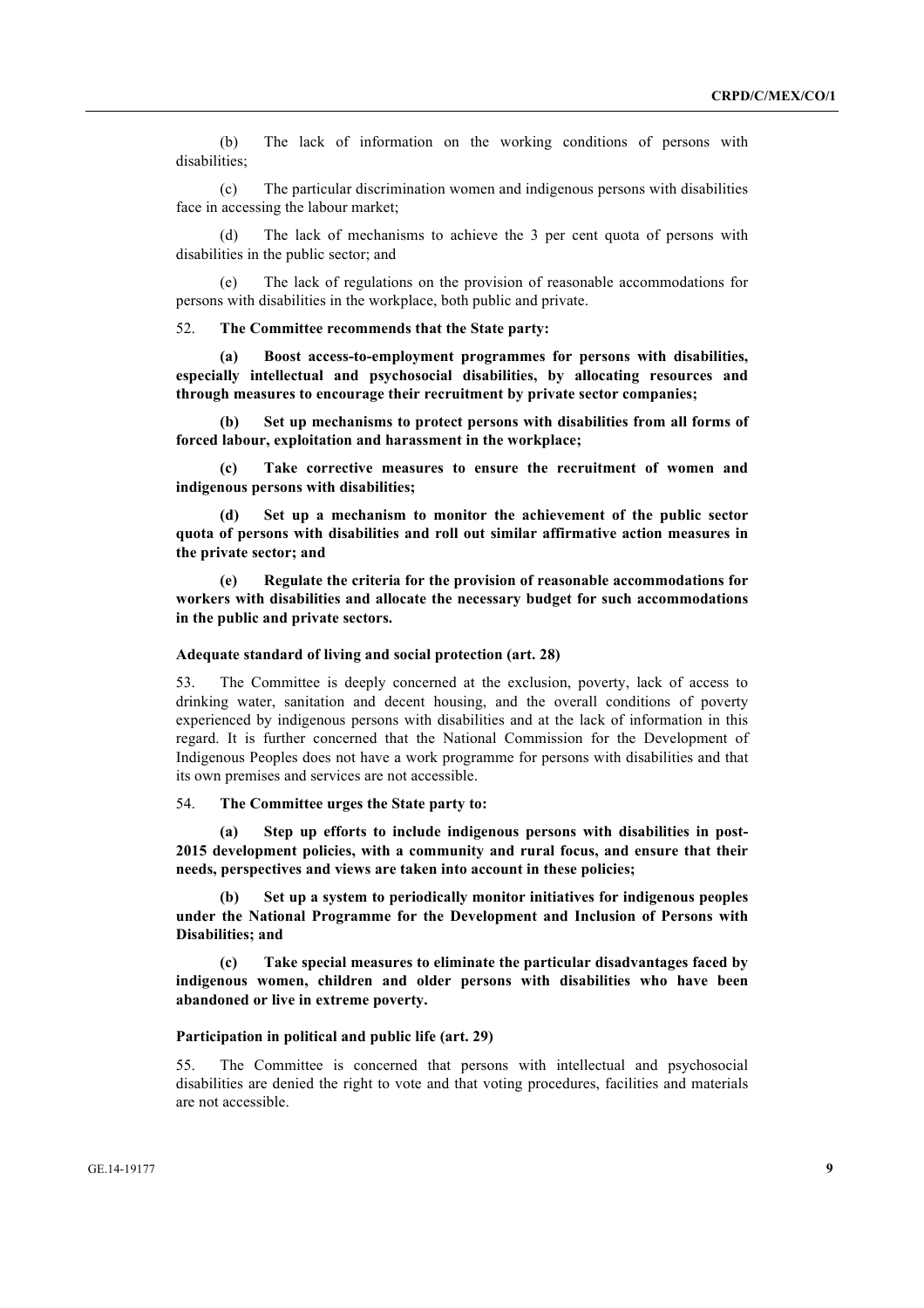56. **The Committee urges the State party to amend the Federal Code of Electoral Institutions and Procedures to give all persons with disabilities the right to vote. It further recommends that the State party ensure the accessibility of voting procedures, facilities and materials in urban and rural areas alike.**

**Participation in cultural life, recreation, leisure and sport (art. 30)**

57. The Committee notes that the State party has yet to ratify the Marrakesh Treaty to Facilitate Access to Published Works for Persons Who Are Blind, Visually Impaired, or Otherwise Print Disabled.

58. **The Committee encourages the State party to take all necessary steps to ratify and implement the Marrakesh Treaty as soon as possible.**

## **IV. Specific obligations (arts. 31–33)**

## **Statistics and data collection (art. 31)**

59. The Committee notes that the State party has set up a specialized technical committee for information on disability. However, it is concerned that there are no up-todate statistics on the situation of persons with disabilities.

60. **The Committee recommends that the State party ensure the effective participation of disabled persons' organizations in the specialized technical committee for information on disability. The Committee enjoins the State party to urgently establish a system for the compilation, analysis and publication of statistical data on persons with disabilities — disaggregated by urban and rural place of residence, state and indigenous community — taking into account the situation of all marginalized groups and the Committee's recommendations contained in paragraphs 14 and 34 and the concerns expressed in paragraphs 43 and 47 above.**

### **National implementation and monitoring (art. 33)**

61. The Committee notes that despite the establishment of an independent mechanism to monitor the implementation of the Convention in Mexico, its structure, functions and activities have not been defined with regard to the promotion, protection and monitoring of the rights enshrined in the Convention at the federal and state levels.

62. **The Committee urges the State party to ensure that the National Human Rights Commission and the 32 state human rights entities, as the independent monitoring mechanism for the Convention, define the mechanism's structure, goals, indicators and resources. Moreover, the State party should strengthen the National Commission so that it may fulfil its mandate effectively and independently.**

#### **Cooperation and technical assistance**

63. Under article 37 of the Convention, the Committee can provide technical guidance to the State party on any queries addressed to the experts via the secretariat. The State party can also seek technical assistance from United Nations specialized agencies with headquarters in the country or the region.

## **Follow-up to concluding observations and dissemination**

64. The Committee requests the State party to implement the recommendations of the Committee as set forth in these concluding observations. It recommends that the State party forward the concluding observations, for consideration and action, to members of the